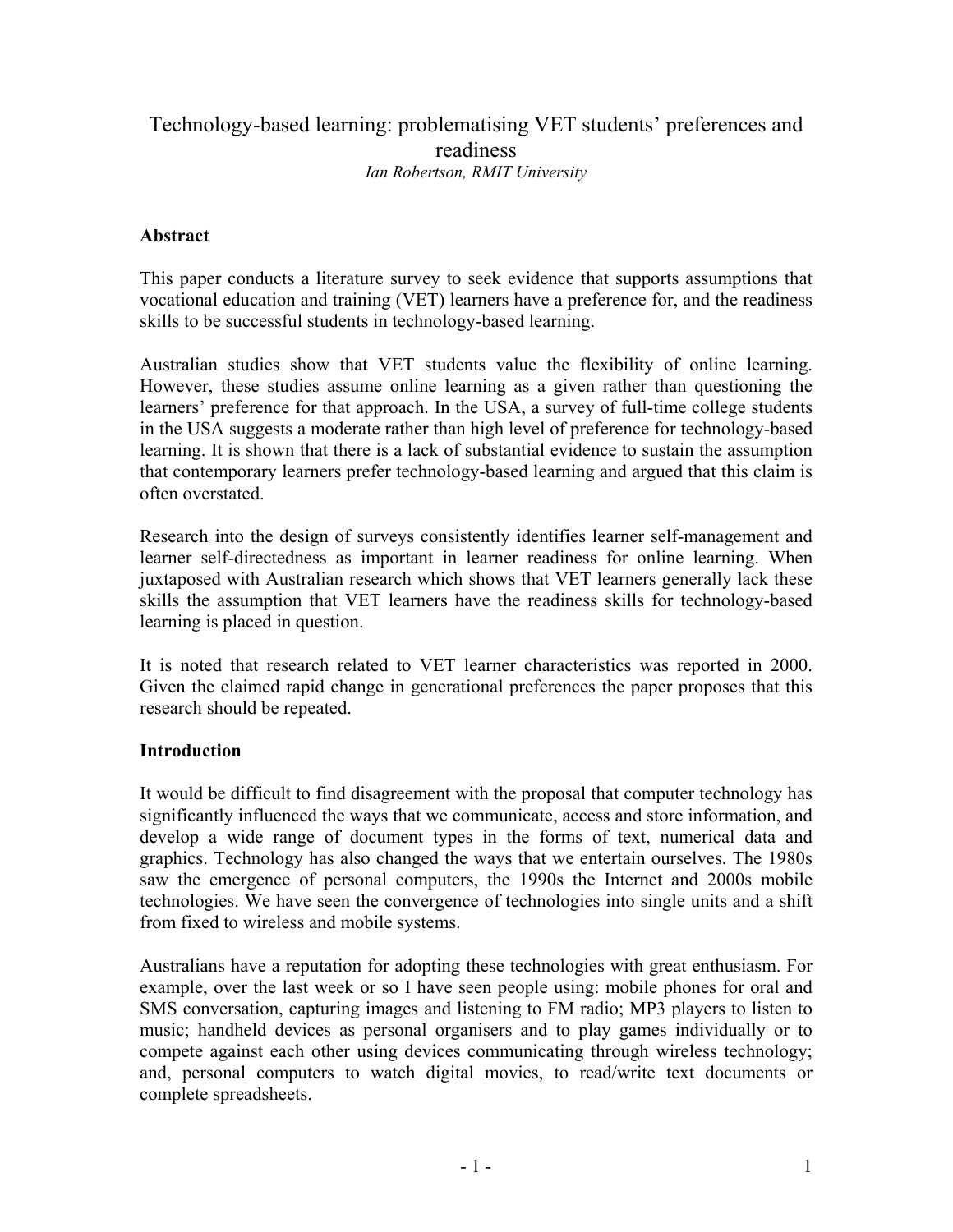The use of technology in education is certainly not a new phenomenon and it is not necessary to limit discussion to the last quarter of a century to demonstrate the transfer of technology for private and commercial use to education.

*Educational television and teaching machines, with the backing of commercial interests and foundation grants, have aroused a renewed interest in educational reform*. (Clark Trow, 1963, p.v)

And

*The children of the 1970s will grow up used to men on the moon, to life in orbit, to pocket-sized computers, but will be taught by some teachers who will have grown up in a world without television or radio. The rate of change makes each generation old-fashioned to the next and reduces the authority of the adult as a transmitter of culture, because that culture, in its technological aspects, is antiquated*. (Shipman, 1975, p.19)

Over time, a number of terms have emerged to describe the use of computers and other digital technologies in education. These include computer managed learning, computer aided instruction, flexible learning, online learning, e-learning and m-learning. To avoid confusion, the current paper uses the term technology-based learning to represent goaldirected learning that is conducted from an educational institution that incorporates information and communications technology of a contemporary nature.

The transition of an innovation from idea to institutional norm is not linear and unproblematic. Aldrich (2005) identifies a six step process for the introduction of an innovation. Innovators work to turn an idea into outcomes that can be used by others. Often, the development ceases at this point. In other cases development companies and vendors adopt the innovation which is then enthusiastically promoted. In many cases over-inflated promises and expectations are not met. Disenchantment rises before more conservative evaluations of the innovation are conducted Only those innovations that are commercially viable proceed to become part of institutionalised infrastructure (Aldrich, 2005).

For example, during the 1980s, the Apple II series of computers were popularised. With their user-friendly interface they were soon promoted for educational uses and were found to be located in schools throughout Australia. Software programs such as Logo, which allowed students to use simple programming language and other computer based games for language and mathematics were soon available. However, the positive impact of computers in the education sector is not a given, immediate or progressive.

In reviewing whether computers in schools in the USA had been worth the investment, Cuban (2001) observed that computers were ubiquitous in schools but that the contribution that school courses and experiences had made to computer literacy and competitiveness in the workplace were at best, murky. and there had been no advances in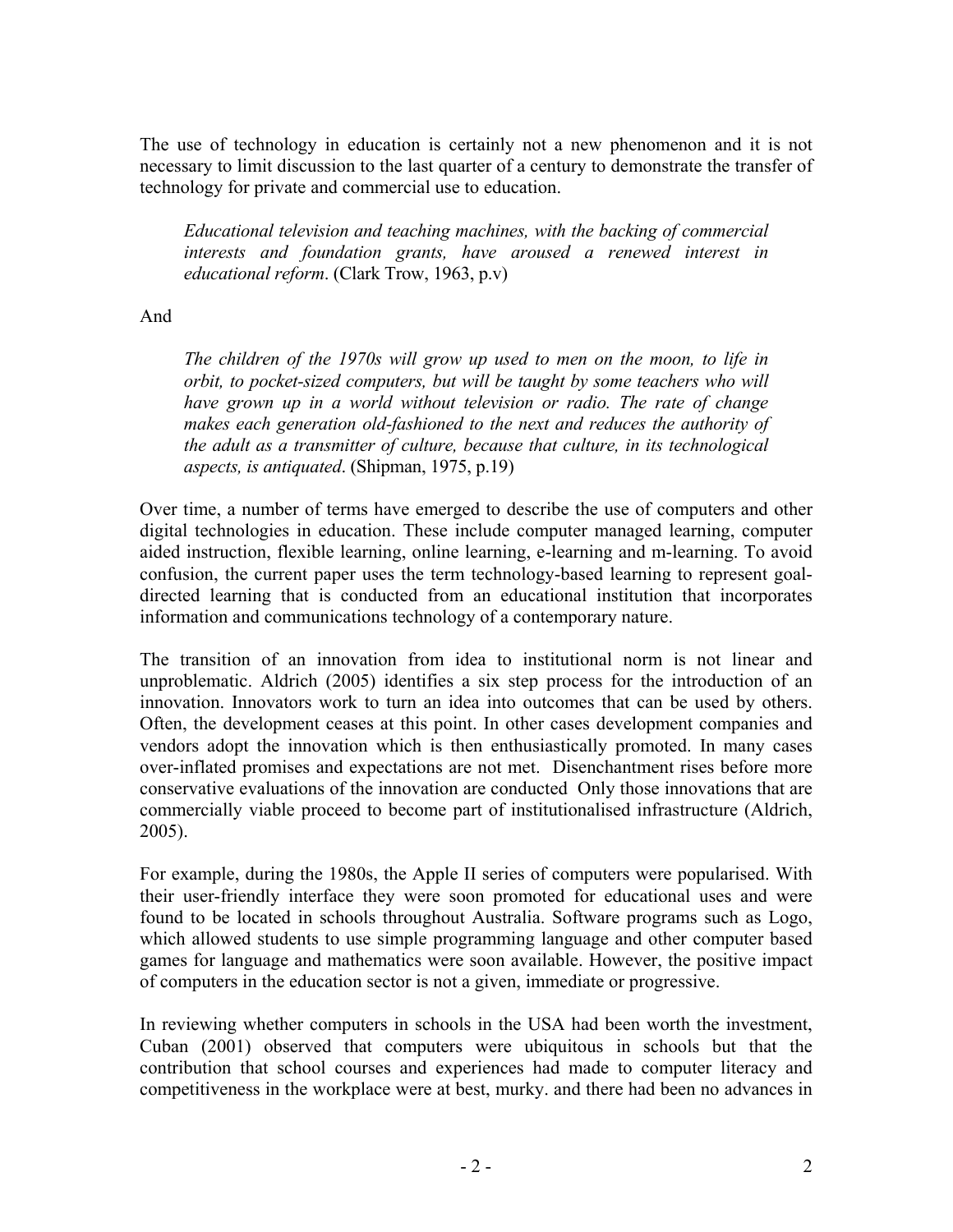the enhanced efficiency in learning and teaching that could be attributed to broader access to computers. This conclusion may be the result of introduction of e-learning into educational institutions before practitioners were clear about how to use the innovation in a productive way (Zemsky & Massy, 2004).

Surveys of faculty and administrators over a 15 month period at Pennsylvania University concluded that overoptimistic claims about e-learning were troubling. Assumptions that: 'if we build it they will come'; 'kids will take to e-learning like ducks to water'; and, 'elearning will force a change in the ways we teach' (Zemsky & Massy, 2004, p.iii) are questioned. The last point is reflected in the conclusion about the state of e-learning drawn from a survey of 19 tertiary education institutions from 13 countries located in the Asia-Pacific, Europe, Latin America and North America regions.

*Growing disenchantment with e-learning has replaced over-enthusiasm. Failures of e-learning operations have, at least temporarily, overshadowed the prospects of widened and flexible access to tertiary education, pedagogic innovation, decreased cost etc., that e-learning once embodied.* (Organisation for Economic Co-operation and Development, 2005, p.11)

The generation that has grown up with and never known life without information technology is popularly referred to as Generation Y, the NET Generation (Oblinger & Oblinger, 2005) or digital natives (Prensky, 2001). The promotion of technology in education, particularly as it relates to this generation, appears to be underpinned by the two related assumptions. Firstly, that Generation Y has a preference for the use of technology for educational purposes. Secondly, that Generation Y has the skill set required to productively use technology for educational purposes.

Using a literature survey into recent research from Australia and the USA, the current paper seeks evidence and problematises these assumptions.

## **Literature Review**

## *Generational Change and Technology-based Learning: Student Preferences*

The most extensive quantitative research into the technology preferences of learners that I have been able to find involved a survey of 4374 college students across 13 institutions and five states in the USA (Kvavik, 2005).

The cohort surveyed in this research is limited to full-time, campus-based learners in the USA. Therefore, it cannot be assumed that these findings would be replicated in the Australian VET system which is dominated by part-time study where the student demographics may be significantly different. However, the work of Kvavik (2005) is significant in that the researchers had an expectation of a greater level of support than they found. Their intuitive understandings were not realised in quantitative terms.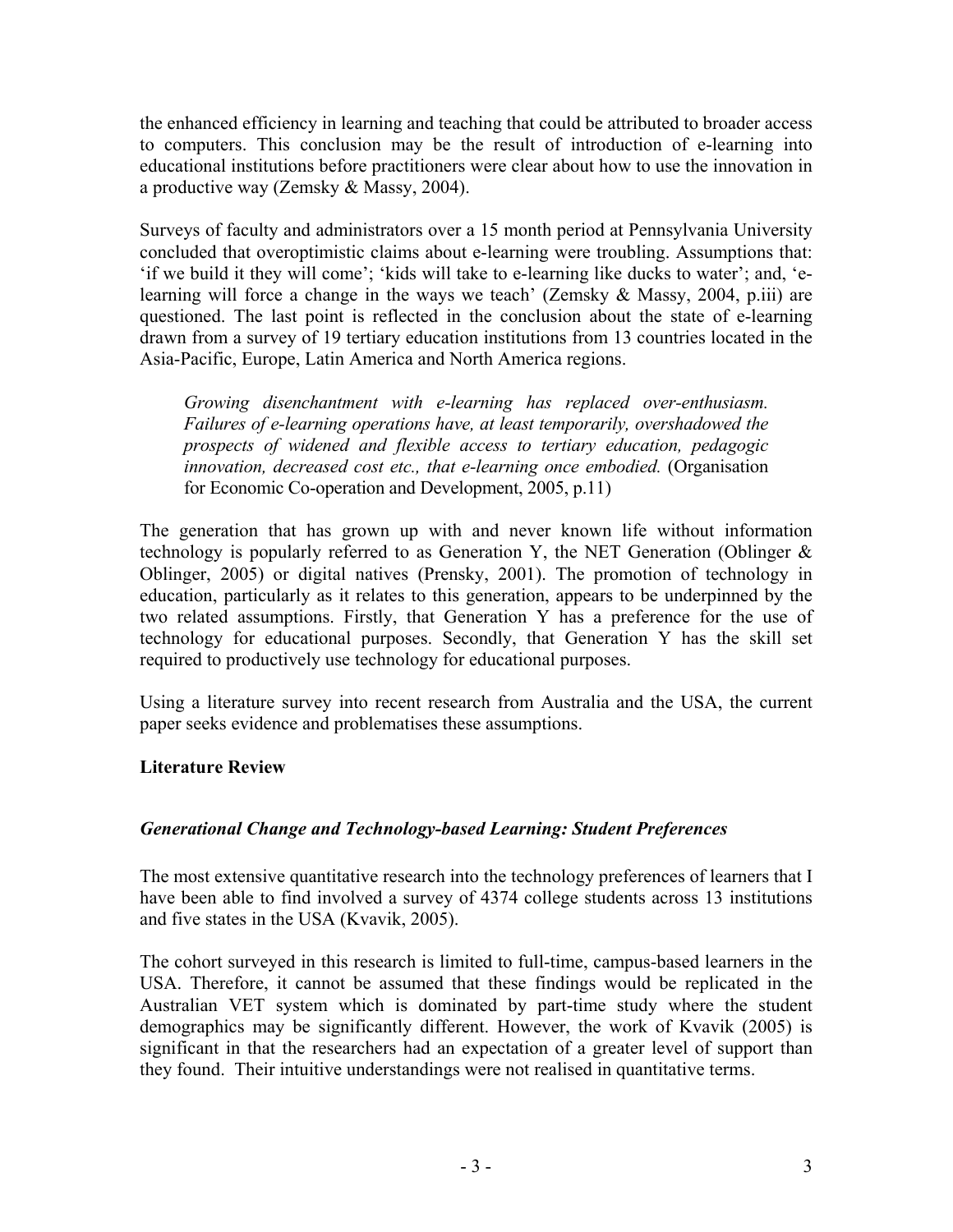*We expected to find that Net Generation students would demand greater use of technology in teaching and learning in the classroom. They did not. What we found was a moderate preference for technology*. (Kvavik, 2005, p.7.17)

Anecdotal evidence related to the use of MP3 technology also suggests that, although students may use a technology for personal purposes, the use of that technology for learning may not be automatically transferred. The Apple iPod was released in 2001 and since that time the exponential rise in the use of MP3 players for personal use has been remarkable. Music is available for download, podcasts from a wide range of sources including radio stations are freely available. Amongst some, the popularity of MP3 technology is associated with the idea that podcasts are able to be used in education.

In the context of English language majors in Japan who had been issued with Apple iPods, Thomas (2006) asserted 'iPod therefore I learn'. One student responded 'iPod therefore *I* listen to music' (Thomas, 2006, p.4, authors emphasis). This statement demonstrates the danger in assuming that the popular use of a technology is easily transferred to education. Thomas (2006) states

*With iPod education, educational technologists are, perhaps, still at a similar stage to that which guided the enthusiasm to get computers into all high schools in the mid 1990s. Just having computers in the classroom, educational policy makers and politicians argued, will increase students' motivation to learn, as well as enhance learning outcomes. The same philosophy emerged with the advent of the Internet*. (Thomas, 2006, p.5)

In another example involving MP3 technology, Duke University in the USA distributed Apple iPods to students entering first year studies. The range of purposes to which Duke University used iPods included: dissemination of course content; recording of lectures, discussions and verbal feedback; field recording of notes, interviews, environmental sounds; as a study tool for repetitive listening to lectures and other audio; catching up on missed lectures; and, for file storage and transfer, particularly of large multimedia files. Students were enrolled in language and music courses, theatre studies and information sciences courses (Belanger, 2005).

A web-based questionnaire of approximately 1650 students at Duke University achieved an overall response rate of 28% supported by 27 telephone interviews with non respondents (Belanger, 2005). The survey showed that 75% of first year students reported using at least one iPod feature in a class or for independent support of their studies. Whilst positive, the finding that three quarter of students reported a single use of one iPod feature over the period of 12 months is hardly representative of institutionalised adoption and use of the technology.

What these anecdotes suggest is that the popularity of the technology is alone insufficient to guarantee its transfer into educational use. There is a need for both teachers and learners to recognise its usefulness and to have the skills to use the technology productively in an educational setting. Whilst commercial and policy interests may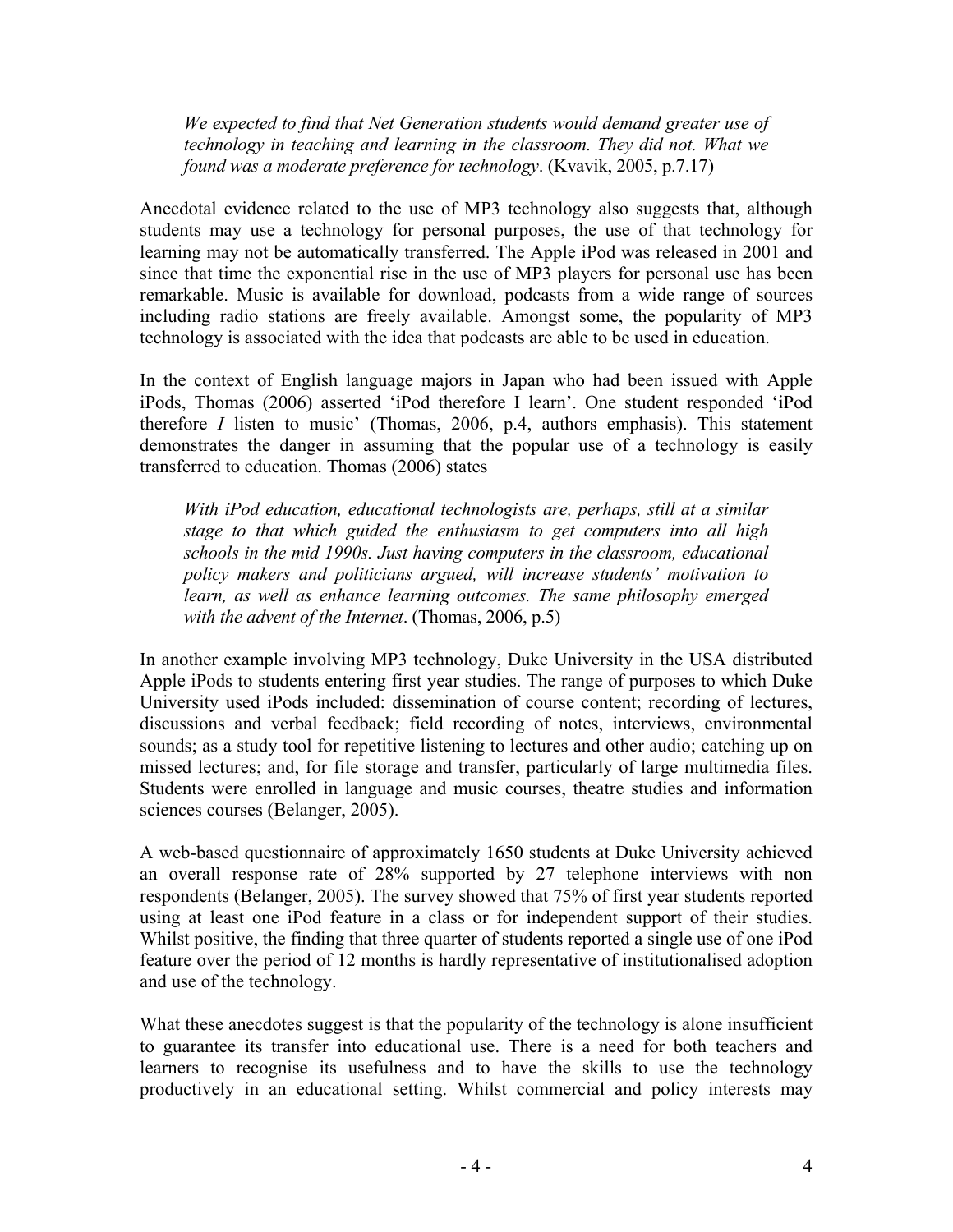promote the use of technology in education, both teachers and learners can act as gatekeepers in this regard. Teachers are more likely to adopt the technology if it is easy to use and compatible with existing practices and needs (Errington, 2001, 2004; John, 2002, 2005; Robertson, 2005a, 2005b). Further, it cannot be assumed that learners will automatically perceive that a technology they regularly use for non-educational purposes will be useful to support their learning. This is particularly the case where there are few examples of teachers modeling the use of the technology in ways that appeal to the learners (Roberts, 2005).

Other recent examples of mobile technology promoted for use in education include mobile telephones and personal handheld devices. It is claimed that mobile technologies can improve learning, student support and course administration. Identified possibilities for use include independent investigations, practical fieldwork, professional updating and on-the-spot knowledge (Kukulska-Hulme & Traxler, 2005); learning that is just-in-time, just enough and just for me, situated and contextualized (Peters, 2005). In the case of mobile technologies, it may be intuitive to assume that learners will prefer to use popular and possibly ubiquitous technologies in educational settings, this assumption is yet to be tested.

In a more general sense, research in Australia found evidence that flexible delivery is an important and valued option for particular segments of the VET student population. In particular, career changers, skill improvers and the self-employed (Ho, 2003). In a more specific sense, researching what counts as quality in online learning (Cashion & Palmieri, 2003) and learner expectations and experiences of online learning (Choy, McNickle, & Clayton, 2003) find that vocational education and training (VET) students value the flexibility of online learning (Cashion & Palmieri, 2003; Choy et al., 2003). Whilst these studies support the findings of Ho (2003), in both cases, online learning was assumed. Neither researched learners' preference for online learning.

The research surveyed is inadequate to substantiate the assumption that learners have a preference for technology-based learning. Quantitative evidence related to full-time college students in the USA suggests a moderate rather than strong preference. Evidence associated with MP3 usage is less than entirely positive and at best inconclusive. In Australia, what research has been conducted suggests a preference for flexibility in a generic sense and also in relation to online learning. However, a preference for the use of technology is not specifically addressed.

If technology is adopted and used in non-educational settings that use may not be transferred to educational settings. In non-educational settings, individuals are consumers of technology. For the most part this consumption is for purposes of entertainment or infotainment rather than goal-directed learning. Where such technology is consciously applied to learning in an educational setting the role of the individual is changed from consumer to learner and the application of the technology may not be directly transferable. In addition to the role of learners, teachers may also act as gatekeepers to the introduction of technology.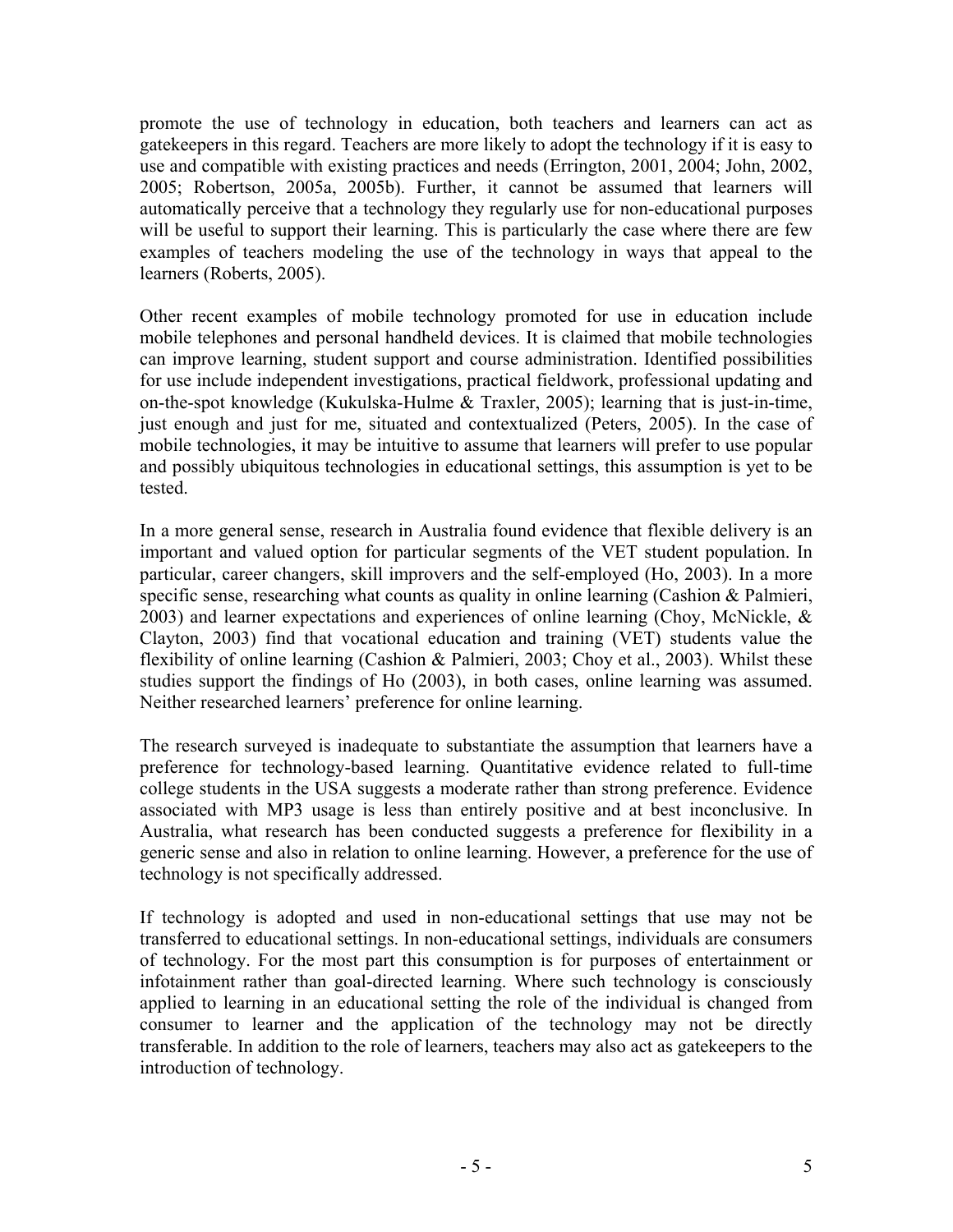#### *Generational change and technology-based learning: Student readiness*

There have been several attempts to develop surveys that assess learner readiness for online learning and some have been tested for reliability.

A 13 item survey proposed by McVay Lynch (McVay Lynch, 2002) has been shown to demonstrate an acceptable level of reliability for university students but less than acceptable reliability for technical level (TAFE) learners (Smith & Sadler-Smith, 2003). It has been concluded that whilst there is a need for 'more work on the validity of the instrument, in order to establish its value as a predictor of online learning success [the survey] has shown very adequate reliability for the Australian sample [demonstrating that it] may have useful applicability to research and practice in the area of student dispositions and preferences associated with online learning' (Smith, 2005, p.10). A criticism of these studies is that they did not survey actual online learners such that the 'question remains as to whether this instrument, or any instrument, can predict online learning success' (Bernard, Brauer, Abrami, & Surkes, 2004, p.32).

Using McVay's survey questions as part of a larger 38 item survey Bernard et al (2004) report on the development and predictive validation of a survey designed to assess the achievement outcomes of distance education (DE)/online learning success. This survey was administered to 167 Canadian students who were about to embark on an online course. In addition to the factors of readiness of online skills (i.e. student comfort with online learning) and self-management of learning (and learning initiative) as represented in McVay's survey, Bernard et al (2004) added the factors of general beliefs about DE/online learning and desire for interaction with an instructor and other students. They found that the best predictor of course grade was grade point average (GPA) suggesting that the prior opinions of students as to their self-management, self-direction and initiative as learners are the best set of items for predicting academic success in an online course.

A further study of success factors in web-based courses developed a 42 item survey to find that student self-motivation towards web-based learning was the most important success factor and that if motivation is lacking, then learning outcomes and satisfaction will be adversely affected. The authors raise doubts on the importance of student personality and learning style where an online student has sufficient motivation to learn (Eom, Ketcherside, Lee, Rodgers, & Starrett, 2004).

Using a grounded approach based on open–ended survey questions of students, lecturers, help-desk staff and other literature sources, which did not include McVay Lynch (2002), an Australian study developed a 20 item survey covering technical skills, self-efficacy, learner preferences and learner attitudes. The reliability of the first two is described as good and the latter two moderate (Pillay, Irving, & McCrindle, 2006).

This overview of research identifies a range of criteria as influential in shaping learner readiness, outcomes and success in online learning. They can be classified as relating to: learner self-efficacy (Pillay et al., 2006), self-management and self-directedness (Bernard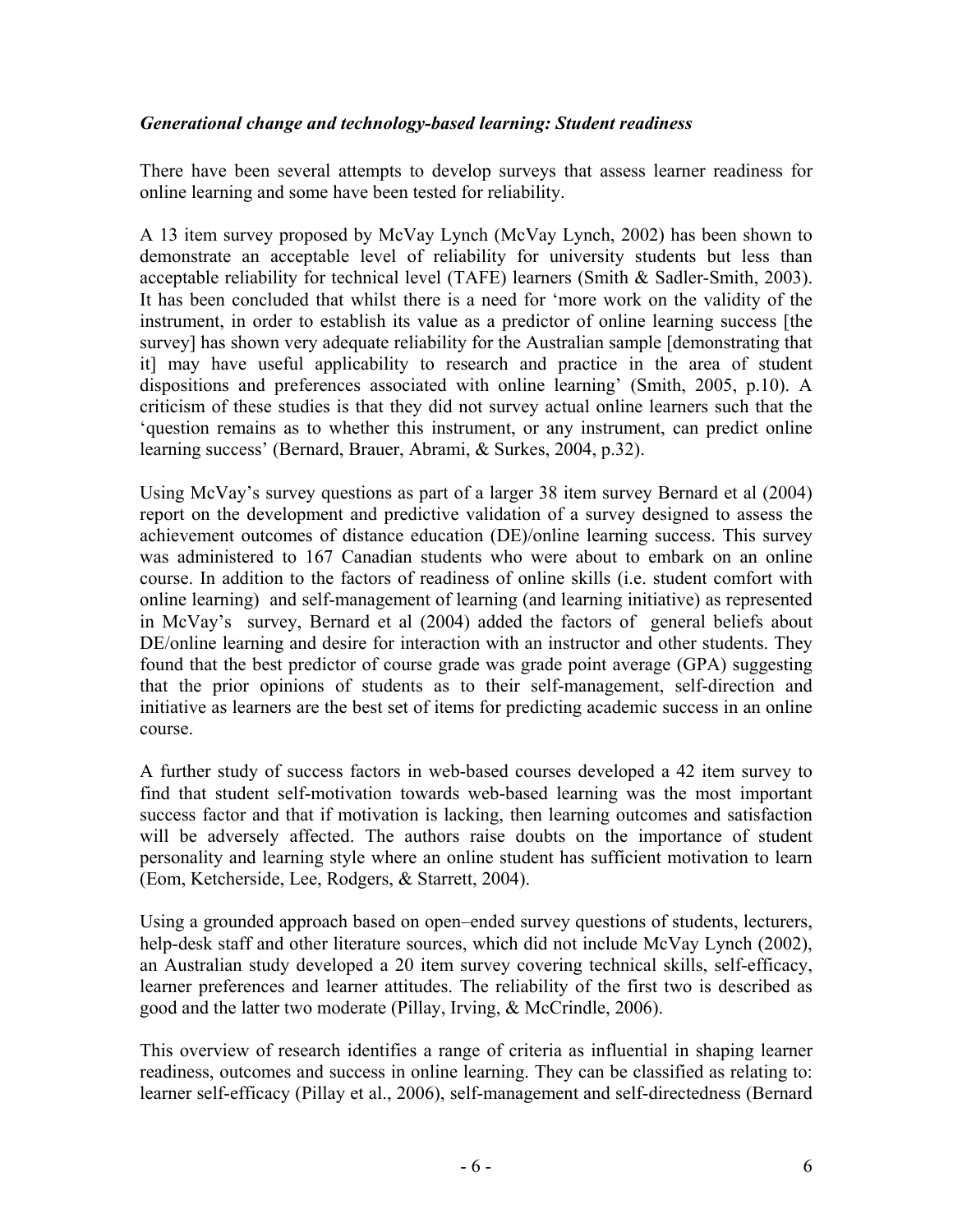et al., 2004; Guglielmino & Guglielmino, 2003; Smith, Murphy, & Mahoney, 2003); comfort with online learning (Smith et al., 2003); self-motivation towards online learning (Eom et al., 2004); technical skills (Guglielmino & Guglielmino, 2003; Pillay et al., 2006); previous success in learning (Bernard et al., 2004). Learner preferences and attitudes are identified as moderate predictors by some (Pillay et al., 2006) where others raise doubts about their influence in the presence of sufficient motivation (Bernard et al., 2004; Eom et al., 2004).

When these factors are considered, it is reasonable to expect that recent generations of learners are likely to have well developed technical skills and a level of comfort with the use of technology. Importantly, a person's ability to be self-managed and self-directed is consistently identified as important in learner readiness for online learning. Warner, Christie and Choy (1998) generally characterise Australian VET students as having: poor levels of readiness for self-directed learning; little confidence or experience in using electronic technologies for learning; and low levels of confidence in themselves as autonomous learners. Other research into the learning preferences support these findings suggesting that both university and TAFE students are inclined towards learning that is teacher-directed (Choy & Delahaye, 2000; Smith, 2000a, 2000b).

In specific regard to Australian VET students, a survey of 542 respondents, and semistructured interviews found that slightly more than one quarter of the respondents 'possessed both disposition and skill, including technology skills, for self-directed learning' (Warner, Christie, & Choy, 1998, p.9).

Together, the literature reviewed suggests that there is a cohort of VET students who have the dispositional and learning skills required to be successful technology-based learners. If this group is distributed throughout the general student population rather than being condensed into particular locations and courses then almost three-quarters of a cohort lacks the disposition and skills required to be successful technology-based learners. When this evidence is juxtaposed with the importance of these skills then the online learning readiness of VET learners is placed in question.

Given the claimed rapid pace of generational change in learner preference and readiness for technology-based learning we should however be cautious in assuming that data reported in 1998 and 2000 is still current today. Given that the data was reported as much as one-half of a generation ago it may be time to repeat the research.

## **Conclusion**

This paper has examined the assumptions that VET learners have a preference for and readiness skills to be successful in technology-based learning. Neither assumption appears to be solidly substantiated by the evidence provided.

The paper raises questions rather than providing answers. The discussion flags the need for further research into the transferability of technology from non-educational to educational settings, learner preference for and readiness to participate in technology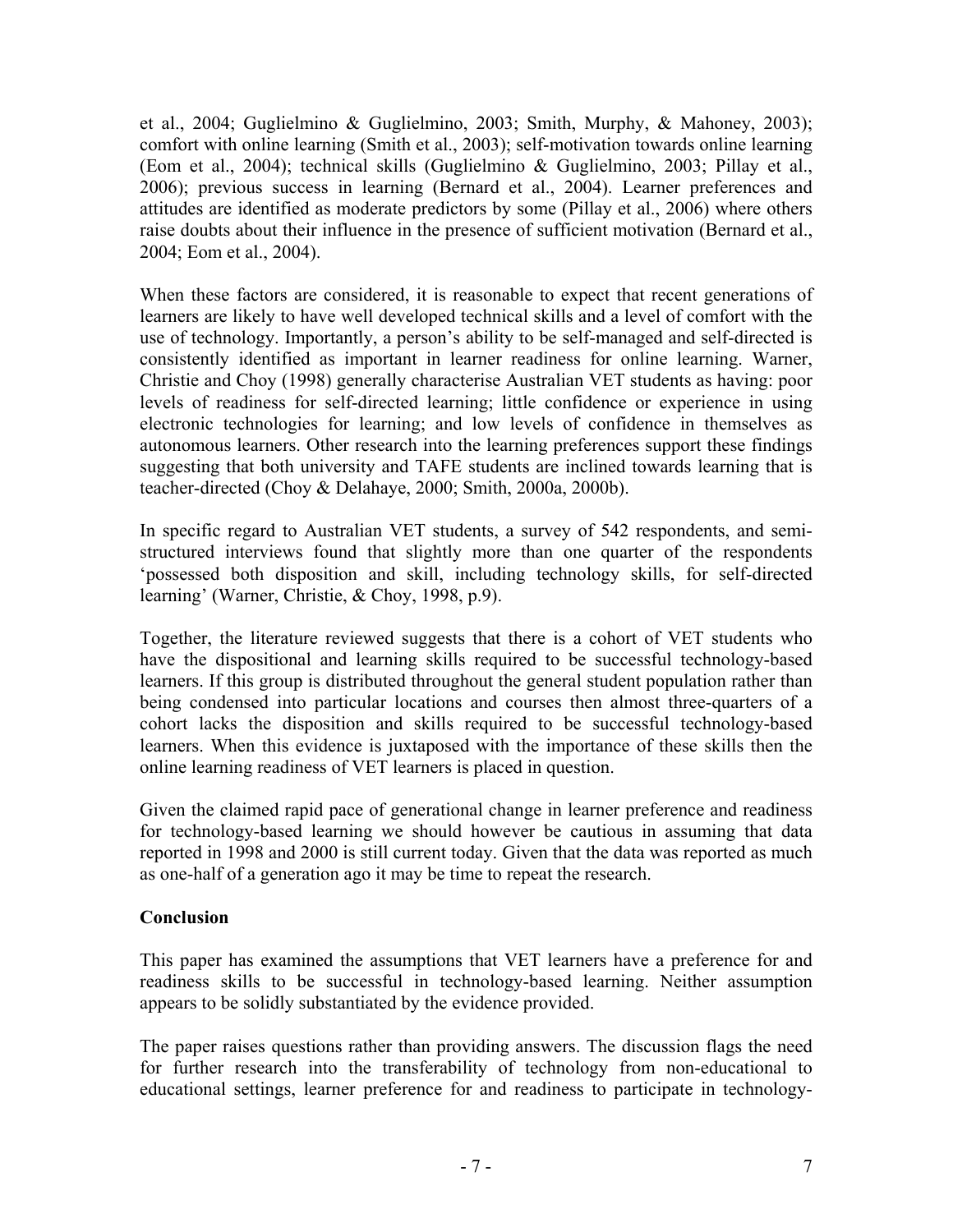based learning. Use of information derived from such research would assist in making more considered decisions about the introduction of new technologies into education thus reducing the financial and other costs associated with the zealous promotion of new technologies that fail to achieve the overoptimistic expectations of manufacturers and early adopters.

### **References**

- Aldrich, C. (2005). *Learning by doing. A comprehensive guide to simulations, computer games, and pedagogy in e-learning and other educational experiences*. San Francisco: Pfeiffer.
- Belanger, Y. (2005). *Duke University iPod first year experience final evaluation report*. Retrieved 30 October, 2006, from

http://cit.duke.edu/pdf/ipod\_initiative\_04\_05.pdf

- Bernard, R., Brauer, A., Abrami, P., & Surkes, M. (2004). The development of a questionnaire for predicting online learning achievement. *Distance education, 25*(1), 31-47.
- Cashion, J., & Palmieri, P. (2003). Quality of online learning. In H. Guthrie (Ed.), *Online learning. Research findings* (pp. 71-86). Leabrook: National Centre for Vocational Education Research Ltd.
- Choy, S., & Delahaye, B. (2000, 4-7 July). *Learning approaches, study orientation and readiness for self-directed learning of youth in TAFE.* Paper presented at the Vocational Education and Training Research Conference, Coffs Harbour.
- Choy, S., McNickle, C., & Clayton, B. (2003). Learner expectations and experiences. Student views of support in online learning. In H. Guthrie (Ed.), *Online learning. Research findings* (pp. 106-122). Leabrook: National Centre for Vocational Education Research Ltd.
- Clark Trow, W. (1963). *Teacher and technology. New designs for learning*. New York: Appleton-Century-Crofts.
- Eom, S., Ketcherside, M., Lee, H.-H., Rodgers, M., & Starrett, D. (2004). The determinants of web-based instructional systems' outcome and satisfaction: An empirical investigation. In P. Darbyshire (Ed.), *Instructional technologies: Cognitive aspects of online programs* (pp. 96-139). Hershey: IRM Press.
- Errington, E. (2001). The influence of teacher beliefs on flexible learning innovation in traditional university settings. In F. Lockwood & A. Gooley (Eds.), *Innovation in open and distance learning. Successful development of online and web-based learning* (pp. 27-37). London: Kogan Page Limited.
- Errington, E. (2004). The impact of teacher beliefs on flexible learning innovation: Some practices and possibilities for academic developers. *Innovations in education and teaching international, 41*(1), 39-47.
- Guglielmino, L., & Guglielmino, P. (2003). Identifying learners who are ready for elearning and supporting their success. In G. Piskurich (Ed.), *Preparing learners for e-learning* (pp. 19-34). San Francisco: Pfeiffer.
- Ho, K. (2003, 9-11 April). *Students' perspectives on delivery strategies.* Paper presented at the Sixth Australian VET Research Association Conference - The Changing Face of VET, Canberra.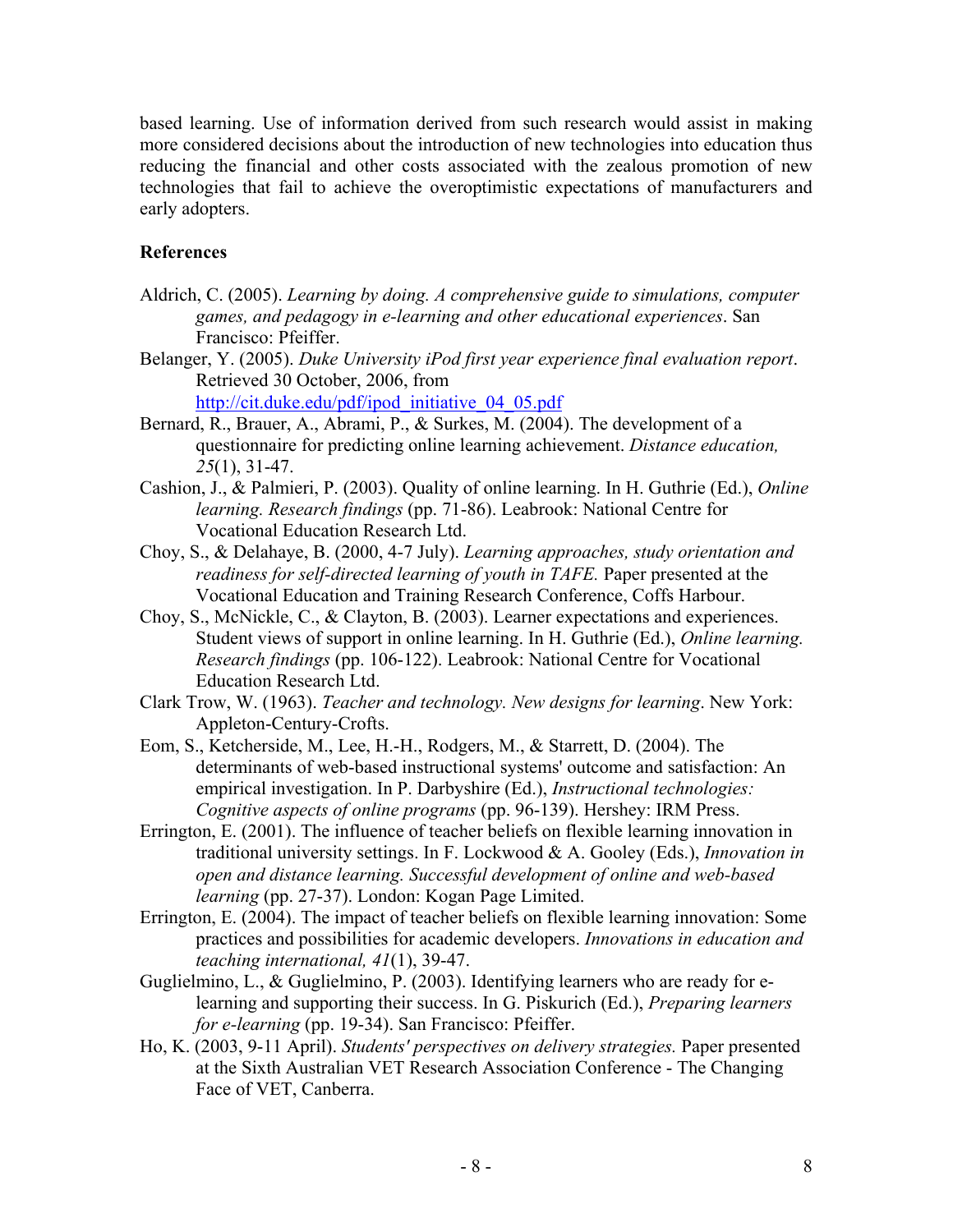- John, P. (2002, 12-14 September). *Teaching and learning with ICT: New technology, new pedagogy?* Paper presented at the BERA Conference, University of Exeter, UK.
- John, P. (2005). The sacred and the profane: subject sub-culture, 'pedagogical practice and teachers' perceptions of the classroom uses of ICT. *Educational review, 57*(4), 469-488.
- Kukulska-Hulme, A., & Traxler, J. (Eds.). (2005). *Mobile learning. A handbook for educators and trainers*. London: Routledge.
- Kvavik, R. (2005). Convenience, communications, and control: How students use technology. In D. Oblinger & J. Oblinger (Eds.), *Educating the Net Generation* (pp. 7.1-7.20): EDUCAUSE.
- McVay Lynch, M. (2002). *The online educator. A guide to creating the virtual classroom*. London: RoutledgeFalmer.
- Oblinger, D., & Oblinger, J. (Eds.). (2005). *Educating the Net Generation*: EDUCAUSE.
- Organisation for Economic Co-operation and Development. (2005). *E-learning in tertiary education. Where do we stand?* Paris: OECD.
- Peters, K. (2005). *Learning on the move. Mobile learning in business and education*. Canberra: Department of Education, Science and Training.
- Pillay, H., Irving, K., & McCrindle, A. (2006). Developing a diagnostic tool for assessing tertiary students' readiness for online learning. *International journal of learning technology, 2*(1), 92-104.
- Prensky, M. (2001). Digital natives, digital immigrants Part I. *On the horizon, 9*(5), 1-6.
- Roberts, G. (2005). Technology and learning expectations of the NET Generation. In D. Oblinger & J. Oblinger (Eds.), *Educating the Net Generation* (pp. 3.1-3.7): EDUCAUSE.
- Robertson, I. (2005a, 13-15 July). *Teachers as active agents in the implementation of online technology.* Paper presented at the Researching Policy and Practice in Vocational Education and Training. Sixth International JVET Conference, Oxford.
- Robertson, I. (2005b, 13-15 April). *VET practitioners: Decision-making and online technology.* Paper presented at the Emerging futures - Recent, Responsive & Relevant Research. 8th Annual AVETRA Conference, Brisbane.
- Shipman, M. D. (1975). *The sociology of the school* (2nd ed.). London: Longman Group Ltd.
- Smith, P. (2000a). Flexible delivery and apprentice training: Preferences , problems and challenges. *Journal of vocational education and training, 52*(3), 483-502.
- Smith, P. (2000b). Preparedness for flexible learning among vocational learners. *Distance education, 21*(1), 29-48.
- Smith, P. (2005). Learning preferences and readiness for online learning. *Educational psychology, 25*(1), 3-12.
- Smith, P., Murphy, K., & Mahoney, S. (2003). Towards identifying factors underlying readiness for online learning: An exploratory study. *Distance education, 24*(1), 57-67.
- Smith, P., & Sadler-Smith, E. (2003, 23-24 May). *Vocational learners: Testing readiness for online learning.* Paper presented at the Fourth Conference on HRD Research and Practice Across Europe, Toulouse.